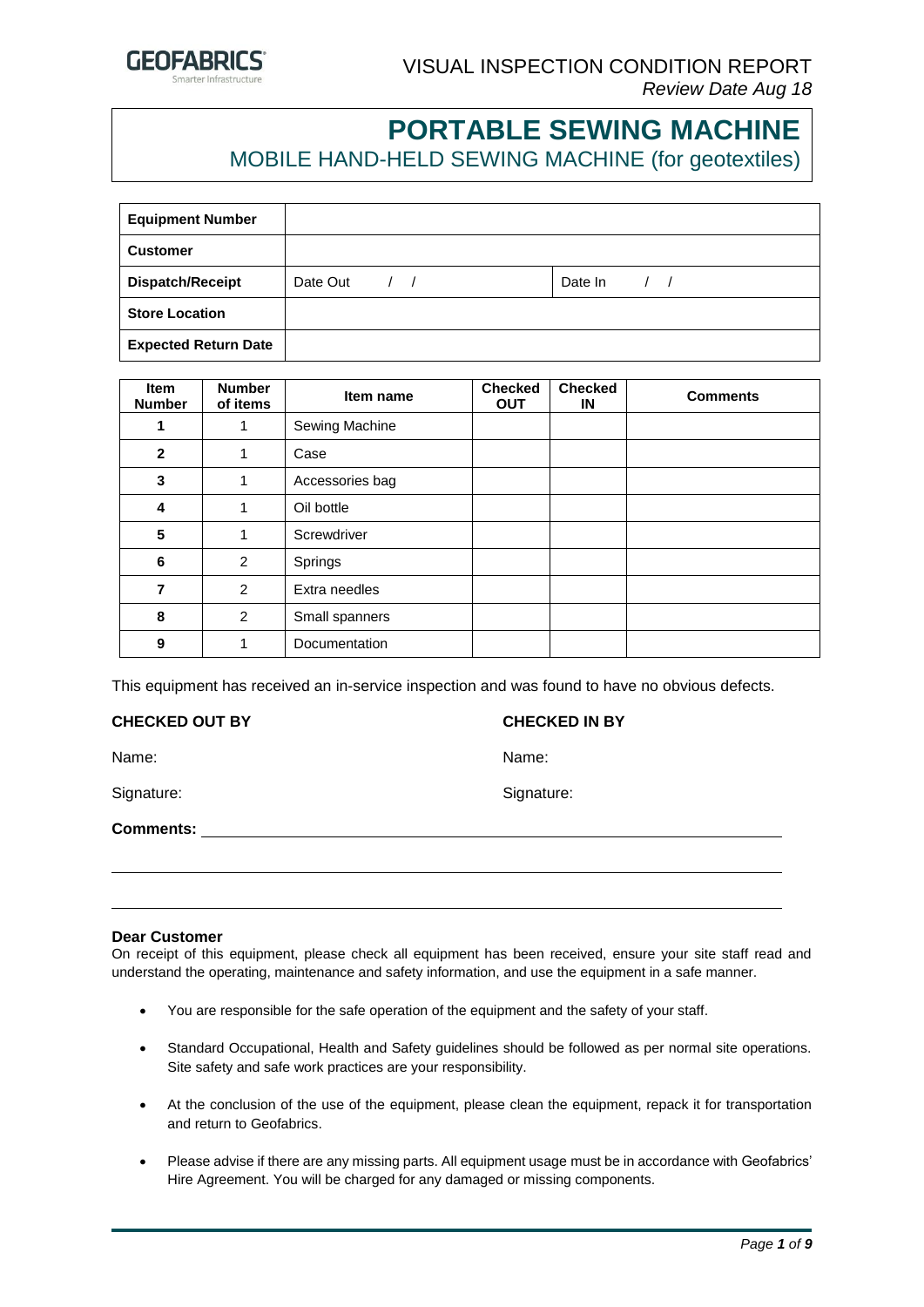

# **SEWING MACHINE – OPERATING AND SAFETY INSTRUCTIONS**

# **WARNING!**

- Any alterations to this hire equipment may prove dangerous to the operator and will be in breach of the Equipment Hire Agreement.
- Service must only be performed by an authorised Geofabrics service organisation or representative.
- Please contact Geofabrics (0800 60 60 20) for return of this equipment or servicing if it is found to be faulty.
- All hire related documentation, operating and safety instructions are available on our website *[\(www.geofabrics.co.nz\)](http://www.geofabrics.co.nz/).*



The Geofabrics Sewing machines are used to achieve a high quality field seam when geotextile panels are required to be sewn together on-site.

#### **Pre-operational considerations**

- Before operating the Sewing Machine, it is important that you read and understand the maintenance and safety precautions outlined below and in the Equipment Hire Agreement document (Use and Maintenance).
- Contact Geofabrics (0800 60 60 20) if you do not understand any of the instructions in this document.
- To operate the Sewing Machine, operators must be in good physical and mental condition. Do not operate if on medication or under the influence of alcohol or drugs. Seek medical advice if unsure.
- As the installation of Geofabrics products is considered a construction activity, the contractor using the hire equipment must prepare a site safety plan that incorporates the safe work methods for high risk work involving the Sewing Machine.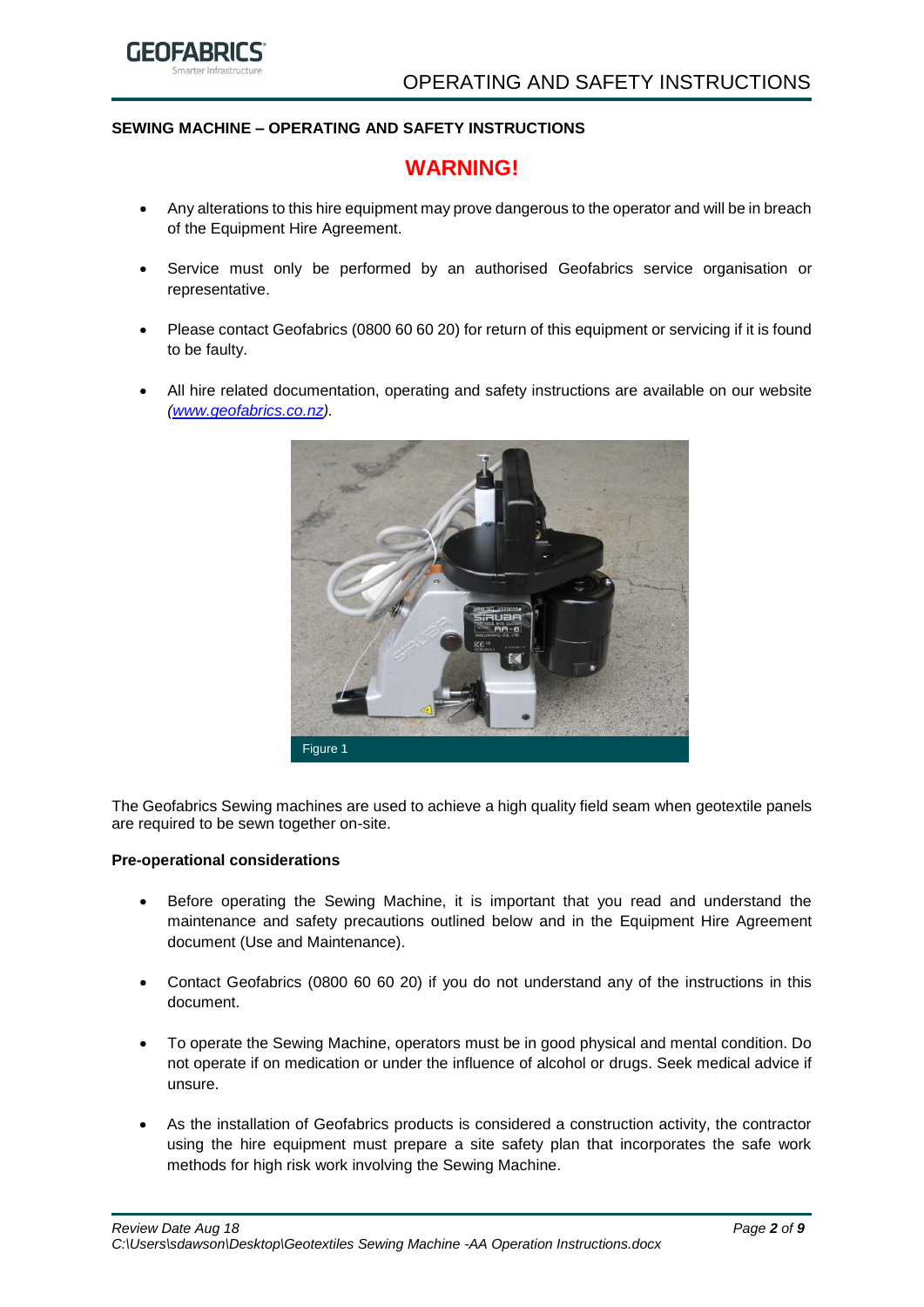# **Safety Precautions**

• **Never** operate or work in the vicinity of a tool in use without eye protection that provides protection against flying particles both from the **front** and **side**. Eye protection is required to guard against potential flying needle shards and debris, which could cause severe eye injury. The employer and/or user must ensure that proper eye protection is worn. Eye protection equipment must conform to the requirements of the relevant NZ Safety Standards and provide frontal and side protection.

#### **Warning Eye protection equipment must provide both frontal and side protection.**



- Always use appropriate personal protective equipment such as riggers gloves, high visibility clothing (shirt or tabard), hard hats, steel capped safety boots, safety eye wear with side protectors, etc.
- Only properly trained personnel are permitted to operate the Sewing Machine.
- **Never** use the machine without safety devices. All safety devices must be in position when the machine is ready for work or when in use.
- **Never** engage in horseplay with the tool. **It is not a toy.**
- **Never** tamper with, disable or remove the safety device.
- **Never** leave the work area for any extended period of time without disconnecting the tool from the electricity.
- **Never** attempt to clear a jam without disconnecting the tool from electricity and removing the remaining fasteners from the tool.
- **Never** operate a dirty tool. Clean the tool at least daily and lubricate if required.
- **Never** wear loose clothing or jewellery that can be caught in moving parts. Wear protecting hair covering to contain long hair.
- **Never** carry the machine by cord or yank it to disconnect it from the socket. Keep the cord away from heat, oil and sharp edges.
- For detailed information on the machine use, maintenance and threading instructions, refer to the Sewing machine manual.

#### **Warning Keep fingers clear of all moving parts of the tool.**

- Only use thread that is recommended by Geofabrics, as there are standard strength and fibre requirements, to meet specifications.
- Keep the Sewing Machine clean and dry.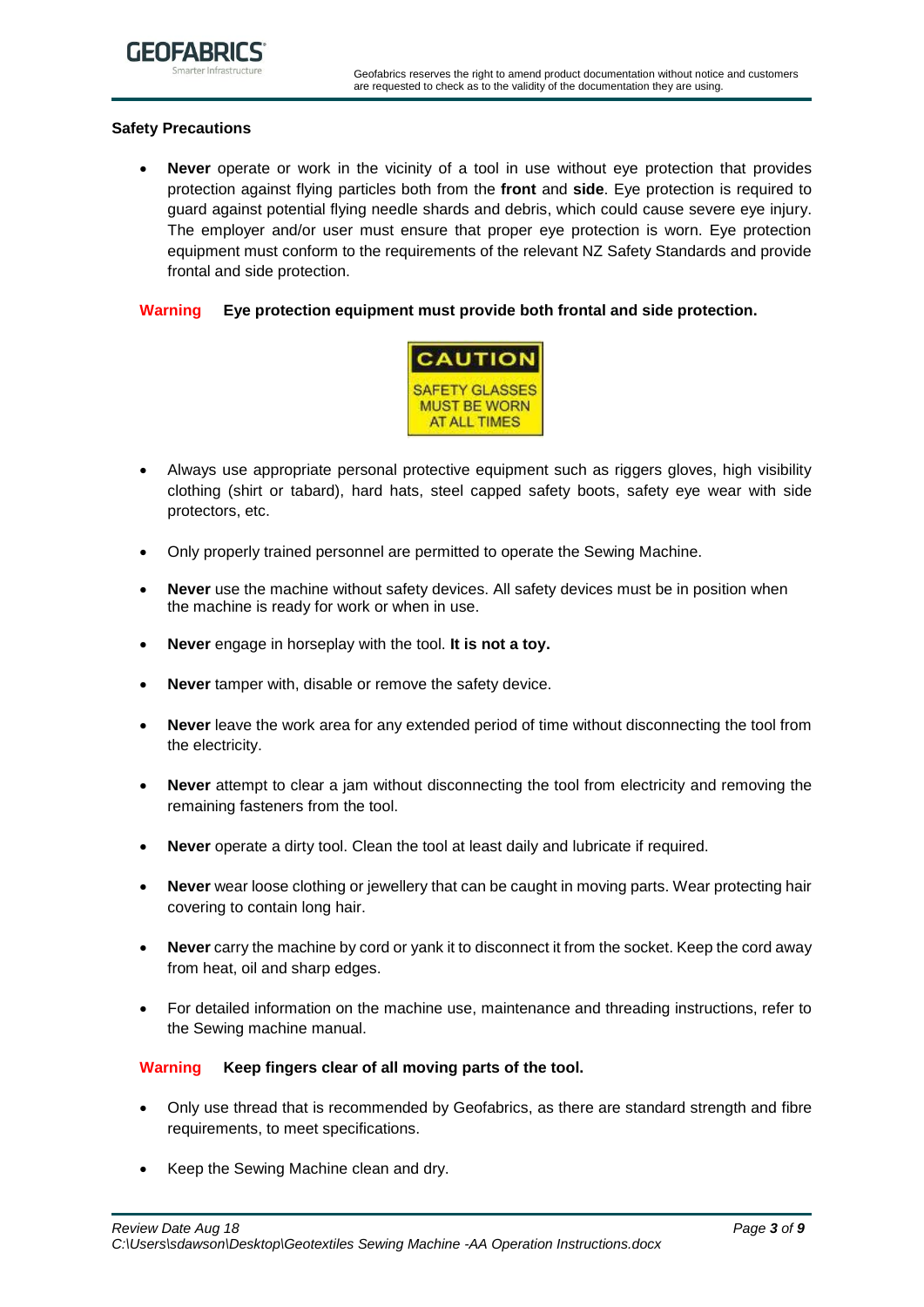- Do not use the Sewing machine for any application other than its intended purpose.
- Do not abuse the Sewing Machine in any way which may result in personal injury and/or damage to the equipment. Treat the machine with respect and it will perform safely and reliably for you.
- Exercise caution not to drop the Sewing Machine.
- Check the condition of the Sewing Machine before each use for any damage. If the behaviour of the Sewing machine changes, check it immediately and return it to Geofabrics for service if necessary.

# **Warning The following operations must not be performed until the machine has been disconnected from its power supply by turning-off the main switch or by pulling out the main plug.**

- 1. Threading needle(s), looper, spreader etc.
- 2. Replacing sewing tools such as needle.
- 3. Leaving the work place unattended.
- 4. Maintenance work
- Never attempt to service or modify the equipment in any way.

#### **Site Conditions**

The Sewing Machine is designed for the application of geotextile products to suitable construction site areas. The Sewing Machine should not be operated in conditions which could endanger the operator or other site personnel.

#### **Working Techniques and Operation**

- Before leaving our store, each machine is carefully inspected, adjusted and given a sewing test. However, upon receipt, the machine should be inspected, and any damage or complaints should be reported to Geofabrics without delay
- Check the threading of the machine. See Threading Diagram **Fig 2**, and thread accordingly:

# **Threading - Pull Out Mains Plug Before Threading!**

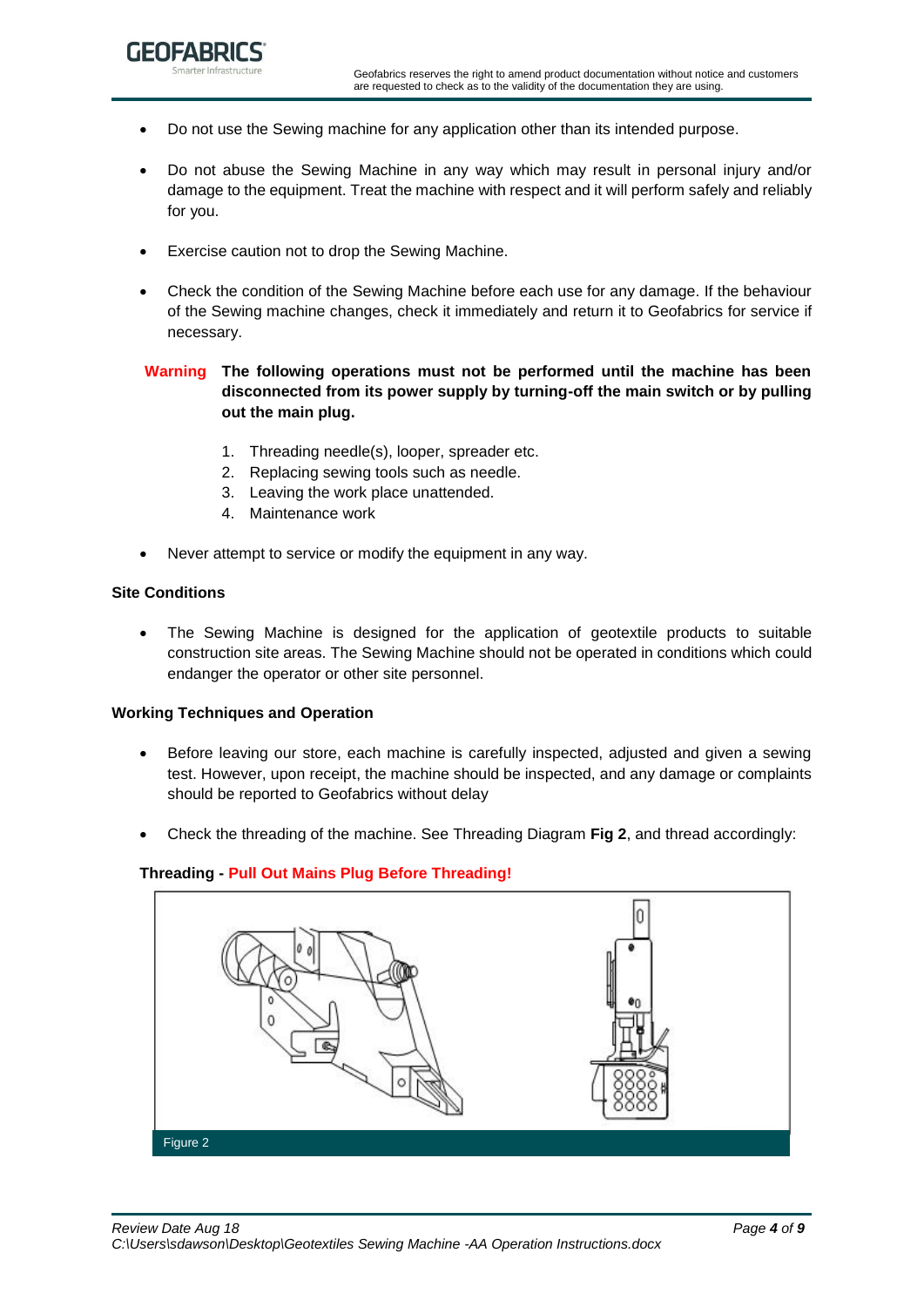

# **Changing The Needle**

- Pull the motor belt, to make sure the needle bar lifts to its highest position.
- Loosen the screw of the needle holder, take off the old needle from the needle holder, and then insert the new needle to the hole of the needle holder.
- Fasten the screw. See **Fig 3-A.**
- During the needle changing process remember to keep the needle's long groove facing the left side of the machine. See **Fig 3 & 4.**





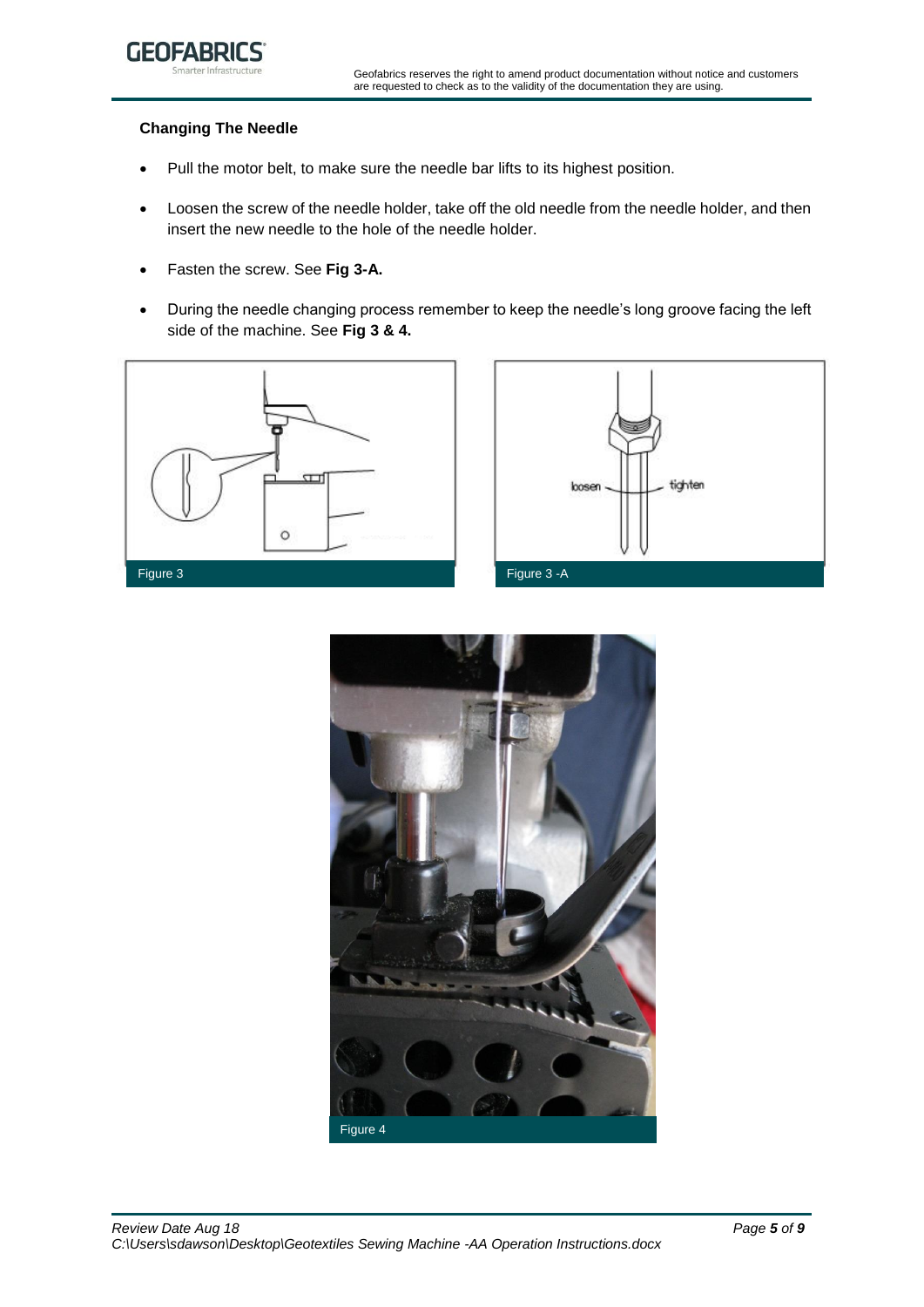

## **Adjusting The Needle Bar - Pull Out Mains Plug Before Changing the Needle!**

• Release the needle bar cover; pull the motor belt to let the looper move as per the instruction on **Fig 5**.



- Slightly loosen the needle bar screw.
- For adjusting the height of needle, please see **Fig 6.**
- When the needle and looper meet, the distance between the tip of looper and the needle cannot exceed over 0.4mm. At the same time, the bottom edge of the looper's tip just passes over the needle hole.
- Fasten the needle bar screw, put the needle bar protective cover back and then readjust the clearance between the needle and the looper according to **Fig 7**.



## **Stitch Length - Pull Out Mains Plug Before Oiling!**

The normal stitch length is 7.2mm, and the tips of the feed dog should be set higher than the needle plate by 2.7mm. If the stitch length is too long, check and do as follows:

- The tips of feed dog may be worn out, then feed dog must be replaced.
- The feed dog may possibly sink and the height of the tips of feed dog over the needle plate is less than 2.7mm consequently. Loosen the feed dog holder screw and adjust the feed dog.

# **Installing And/Or Replacing The Looper - Pull Out Mains Plug Before Oiling!**

- Turn the motor belt to make sure the feed dog is at its highest position.
- Loosen the looper holder screw and take off the looper holder.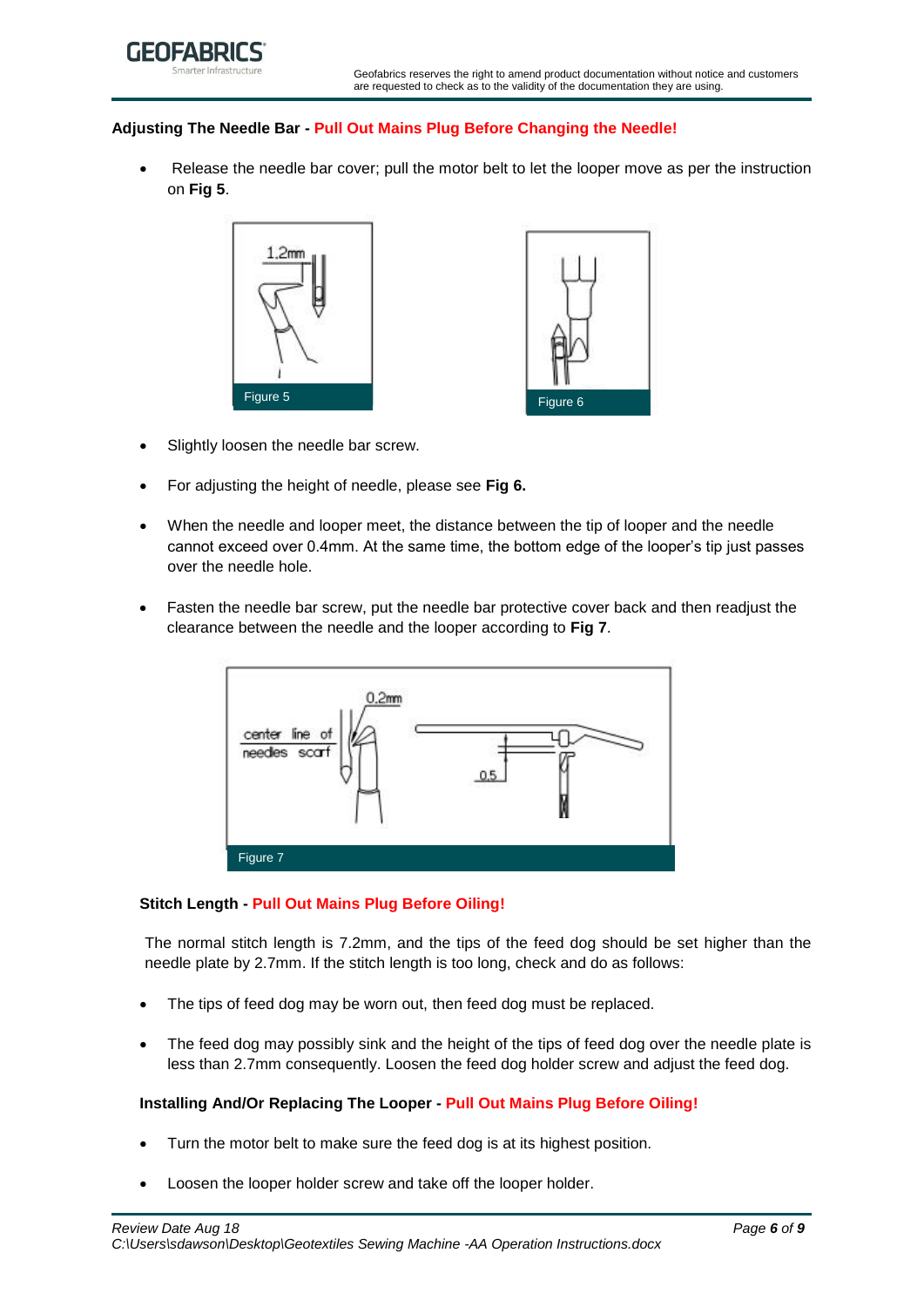- Loosen the screw of looper and take off the looper.
- Replace the old looper and put the new looper in the holder.
- Put the holder back in the holder bed and adjust the height and timing of looper as per **Fig 7** and fasten the screw.
- Adjust the position of looper holder as per **Fig 5** and fasten the screw.

# **Adjusting The Looper - Pull Out Mains Plug Before Oiling!**

- If the replacement of looper is required the adjustment is then not necessary. But when the looper holder bar, plastic cam or cam component parts are replaced, the adjustment would need to be done.
- When the looper returns backwards to its extreme, looper's tips will be only away from the needle's edge about a distance 1.2mm as per **Fig 5.**
- If an adjustment is required first move the motor belt to let the looper come back to its extreme position. Loosen the screw on looper older bed and then adjust it.

# **Cleaning**

- Clean the machine periodically from lint, dust and sand.
- Reclose covers.
- Regularly blow out dust and sand particles with an air compressor.
- When working in coastal areas, daily spray the machine with a light lubricant: e.g. CRC.

## **Maintenance**

- All routine maintenance and repairs shall be carried out by Geofabrics or its authorised repairer, to ensure the equipment remains reliable.
- Keep sewing machine clean after using.
- Make sure the oil box is topped up with oil, see **Fig 8**.

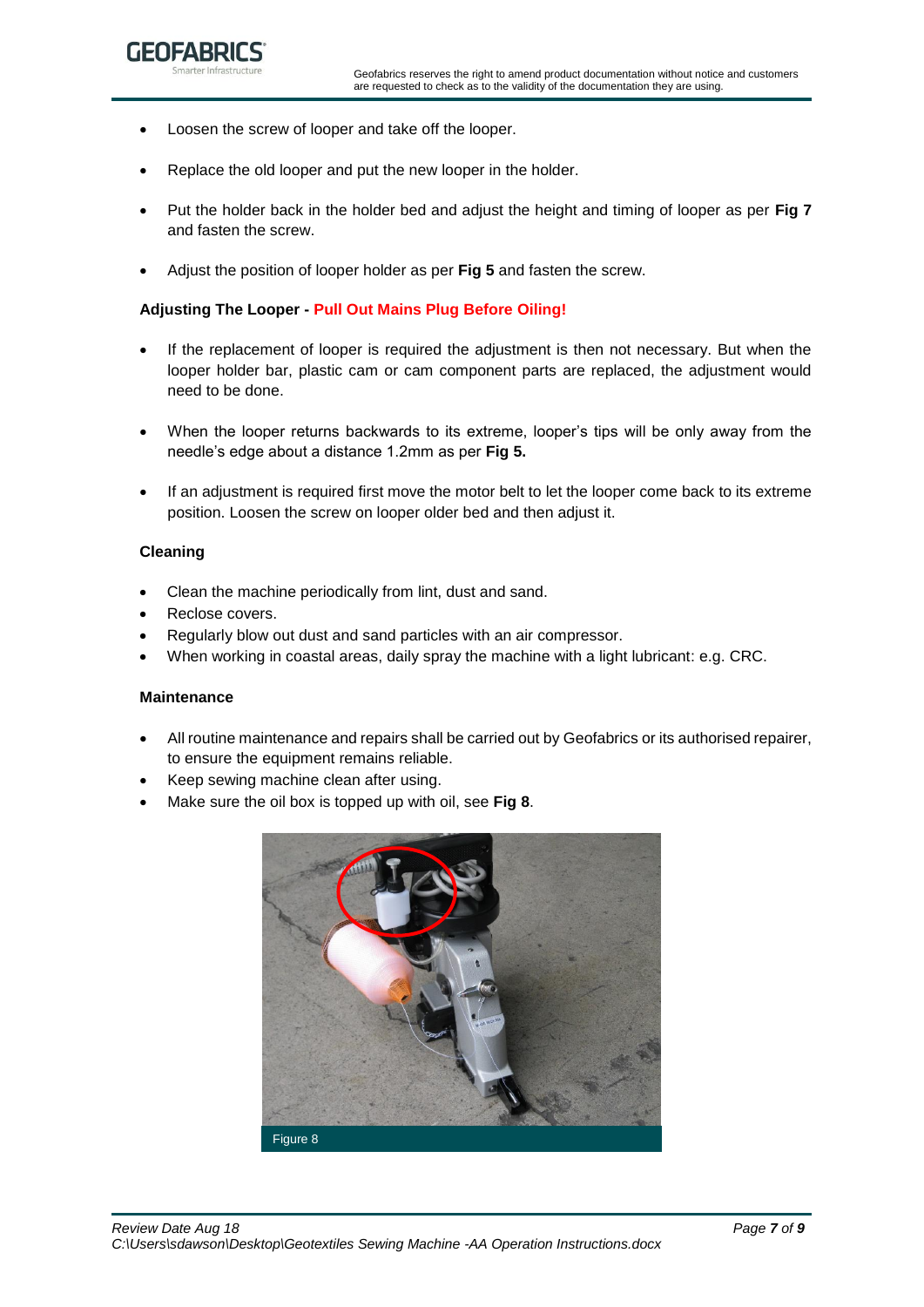

# **TROUBLE SHOOTING**

# **Thread - Breaking**

- If the looper is damaged or incorrectly adjusted, looper's tip needs to be polished or replaced and then adjusted once again.
- The thread breaking may be caused by incorrect threading or wrong thread tension. Check the threading as per **Fig 2**.

#### **Stitch - Skipping**

- The position of looper may be wrong. Check the looper as per **Fig 6 & 7**.
- The position of needle may be wrong. Check the needle as per **Fig 3**.
- Threading tension spring may be damaged and may need replacing.

#### **Needle - Breaking**

- Incorrect needle installation. Check if the needle's long groove is facing the left side of the machine.
- Incorrect needle installation. Check and adjust as per **Fig 5**.

# **Failure In Sewing**

- The needle plate may be deformed and may need replacement.
- The presser foot may be damaged and may need replacement.

#### **Uneven Stitching**

- The pressure of the presser foot may be improper. Adjust the pressure.
- The feed dog is damaged and may need replacement.